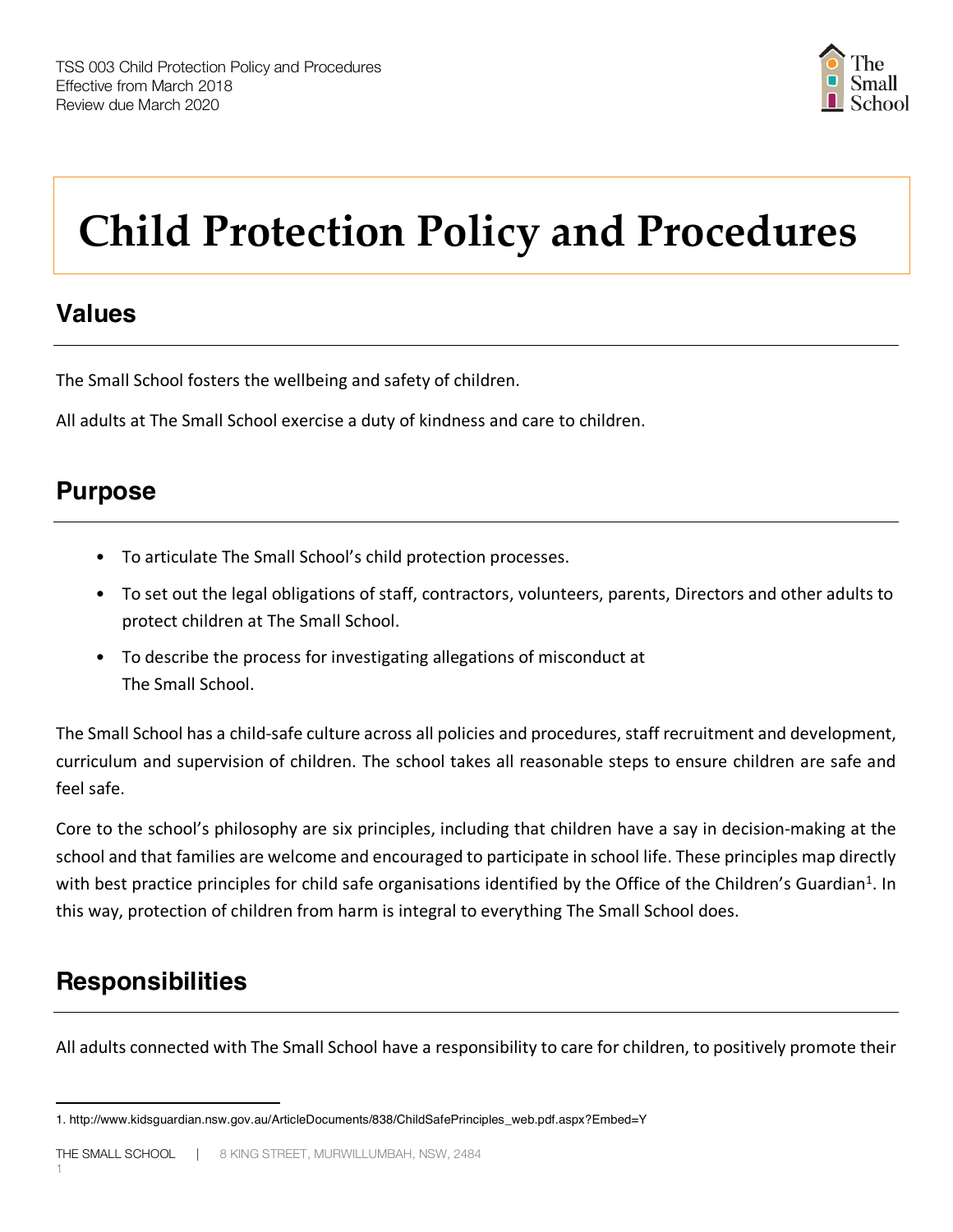

wellbeing and to protect them from harm.

The School Board takes all reasonable steps to recruit staff who will put the wellbeing of children ahead of any other priority.

The School Manager:

- Coordinates the School's child-safe culture and champions child protection across the school.
- Maintains relationships with relevant agencies including the Department of Community Services, the Ombudsman and the Office of the Children's Guardian, as well as regional help and referral agencies.
- Verifies and records the status of Working With Children Checks<sup>2</sup> or other checks (if required) for those engaged to start as employees, volunteers or contractors in child-related work<sup>3</sup> at the school.
- Keeps Working with Children Check records for the school, (see Attachment A) including advice of a valid Working with Children Check for all child-related workers<sup>4</sup> and the date renewal is due.
- Carries out induction processes for staff, families and volunteers at The Small School, including induction into the school's child-safe culture and child protection arrangements and obligations, including the obligation for all staff and volunteers at The Small School to have and maintain a valid Working With Children Check.
- Maintains a register of training for staff in child protection awareness and responsibilities and audits the register annually to ensure all staff complete training (see Attachment A).
- Ensures that staff attend child protection training annually in which they receive training on their legal responsibilities in relation to child protection, mandatory reporting and reportable conduct.
- Makes mandatory reports to Children's Services.
- Receives allegations of reportable conduct, notifies the Ombudsman, carries out a risk assessment to remove/ reduce risk and arranges for an investigation of the allegation in accordance with the process set out in this policy.
- Reports findings of misconduct to the Office of the Children's Guardian as required.

 $\overline{a}$ 2. See later under Who can work with children at The Small School for a description of the Working with Children Checks process.

<sup>3. &#</sup>x27;Child-related work' is work involving physical or face-to-face contact with children and includes volunteer work.

<sup>4.</sup> A 'child-related worker' is a person who has physical or face-to-face contact with children and at The Small School includes volunteers.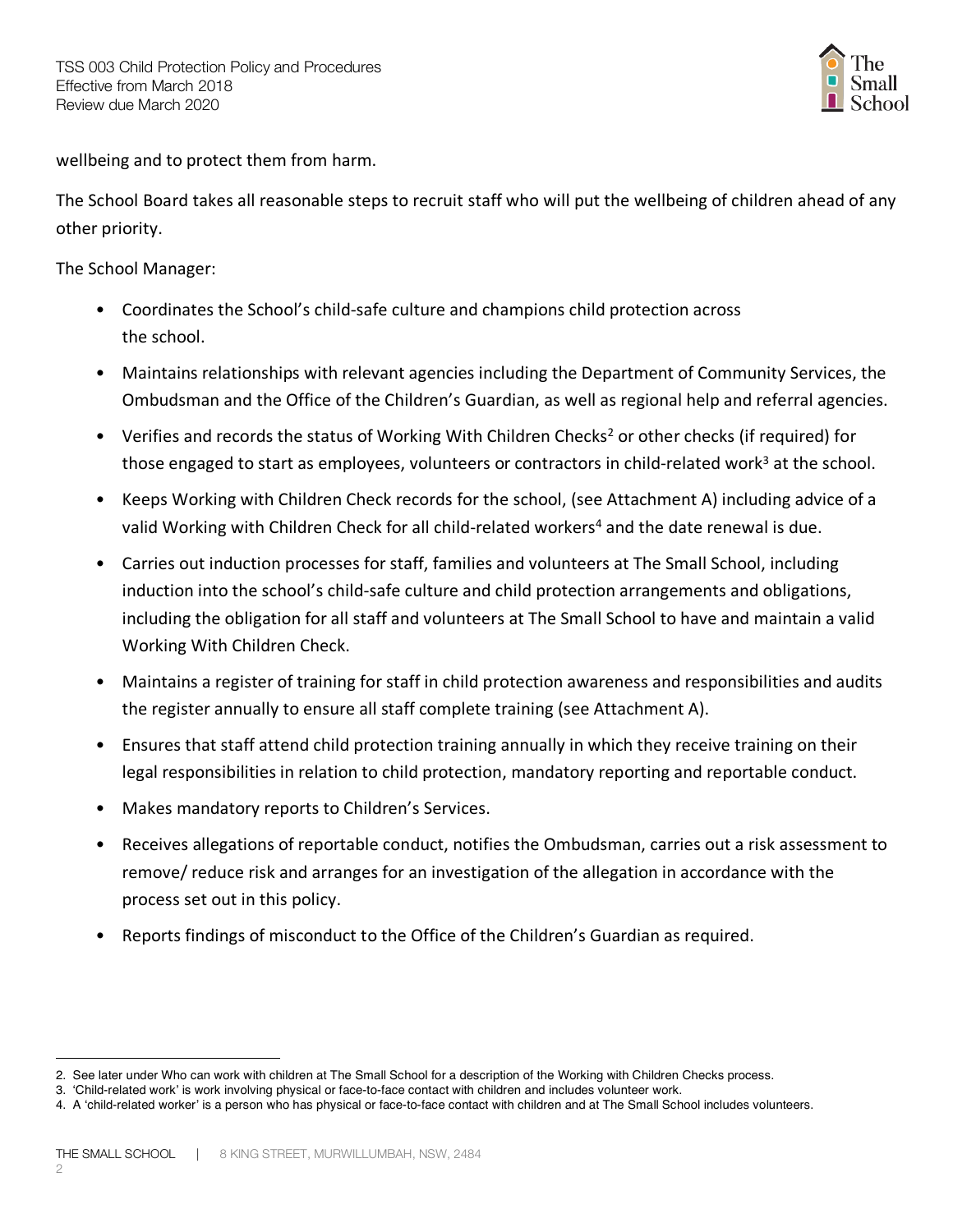

Staff at The Small School:

- Ensure they hold and maintain a valid Working with Children Check and that when their Check is up for renewal they do so and inform the School Manager of the renewal.
- Undertake induction and annual training in child protection awareness, mandatory reporting and their responsibilities under child protection legislation.
- Ensure that when they are organising any volunteer or external provider for child-related work, the School Manager has completed verification of a Working with Children Check before the volunteer or external provider has interaction with children.
- Remain present with any volunteers or other visitors to the school involved in child-related work.
- Understand their obligations for mandatory reporting and reportable conduct set out in this policy and act in accordance with those obligations.
- Advise the School Manager of any concern that a child is at risk of significant harm.
- Advise the School Manager of any concerns in relation to reportable conduct under this policy.
- Maintain confidentiality during any investigation of reportable conduct undertaken by the school.

Volunteers at The Small School (including parents):

- Ensure they hold and maintain a valid Working with Children Check.
- Complete the School's induction process for volunteers including a briefing on the school's child-safe culture and child protection obligations and attend child protection training as organised by the School Manager.

### **How the Purpose is achieved**

The Small School identifies and manages risks that may lead to harm to children across its activities.

No one can work as an employee at The Small School in a child-related role<sup>5</sup> if they do not have a valid Working with Children Check number. Volunteers at The Small School, including parents, must also have a Working with

 $\overline{a}$ 5. A child-related position is a position with direct or face-to-face contact with children.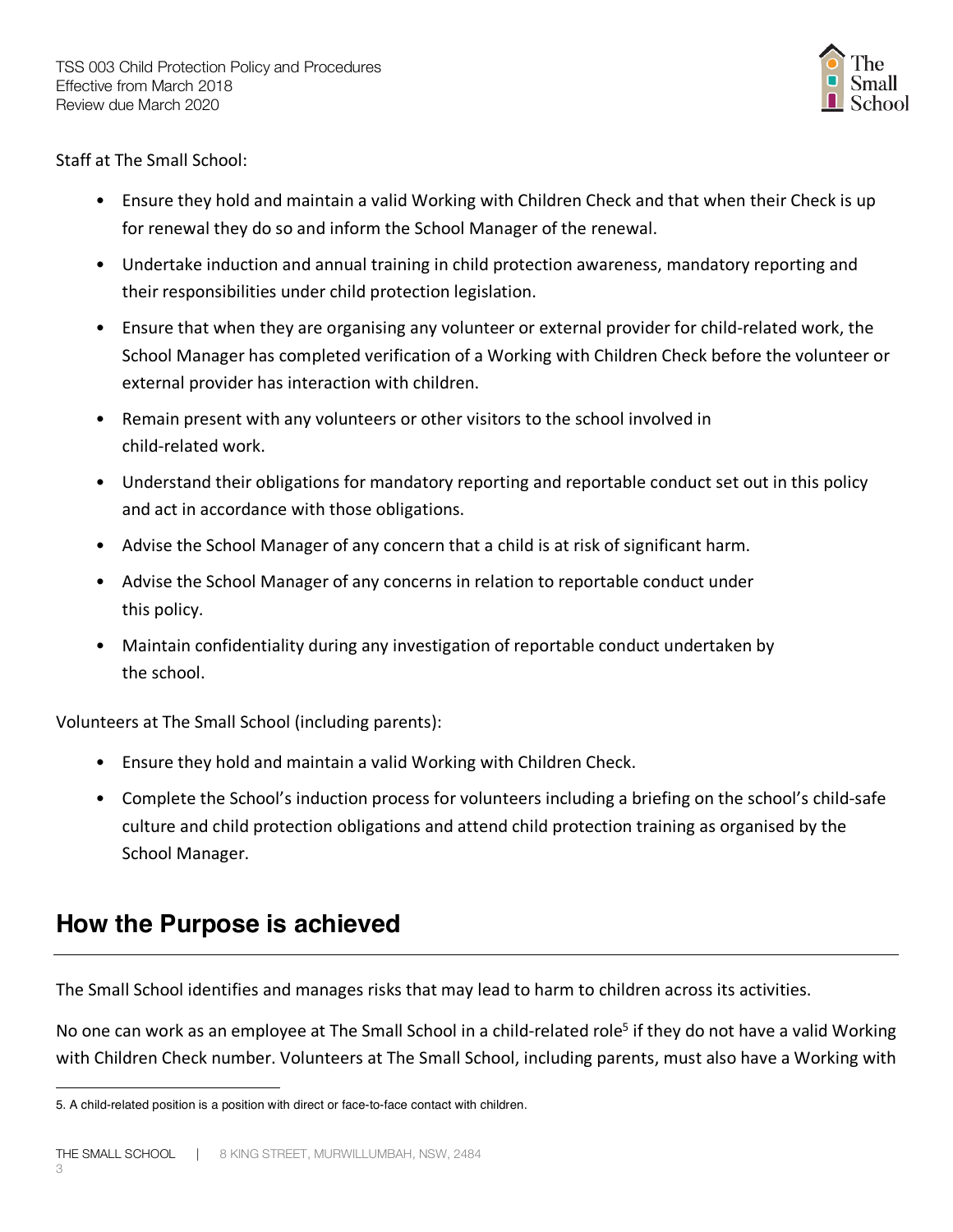

Children Check number in order to volunteer in child-related roles. Before taking up duty at The Small School, the staff member or volunteer provides their Working With Children Check number to the School Manager. The School Manager will verify the Working With Children Check number.

All staff, volunteers and Directors are provided with training in relation to child protection awareness, mandatory reporting and reportable conduct as part of their initial induction and annually through the online resources available in the Office of the Children's Guardian or other training resources.

As part of the staff induction process, the School Manager provides a copy of this policy to any new staff member who has mandatory reporting responsibilities. The staff member reads the policy and signs and dates the last page and returns that page to the School Manager before commencing duty to indicate they have read the document and understand their obligations and the school's child safety practices, including the requirement for all staff and volunteers to have a valid Working With Children Check. A copy of the signed policy is kept in the register of staff training in child protection.

The School Manager arranges for child protection and related topics to be included on the agenda at the first staff meeting each year and at other times for meetings with parents and staff as needed.

The School Manager arranges for training opportunities for staff annually in relation to child protection and mandatory reporting obligations and reportable conduct. The School Manager is also responsible for followingup with any staff members absent from training or staff meetings where child protection was discussed to ensure that alternative training is organised.

Teachers deliver developmentally appropriate protective behaviours curriculum material to children attending the school. Children are made aware of the school's responsibilities for the safety, welfare and wellbeing of children in their care. Children are encouraged to have a say in the things that affect them at the school in class Circle Time each day and in whole-school meetings. This encourages the development of children's ability to speak up if something is concerning them.

A staff member, parent or other person with a concern about mandatory reporting or reportable conduct should advise the School Manager. If the matter concerns the School Manager, they should advise the Chairperson of the School Board. The School Manager / Chairperson of the School Board then takes action as prescribed by relevant legislation and set out in this policy. If a person with mandatory reporting responsibilities is not satisfied with the action taken by the School Manager/ Chairperson of the School Board, they must make a mandatory report themselves in accordance with this policy.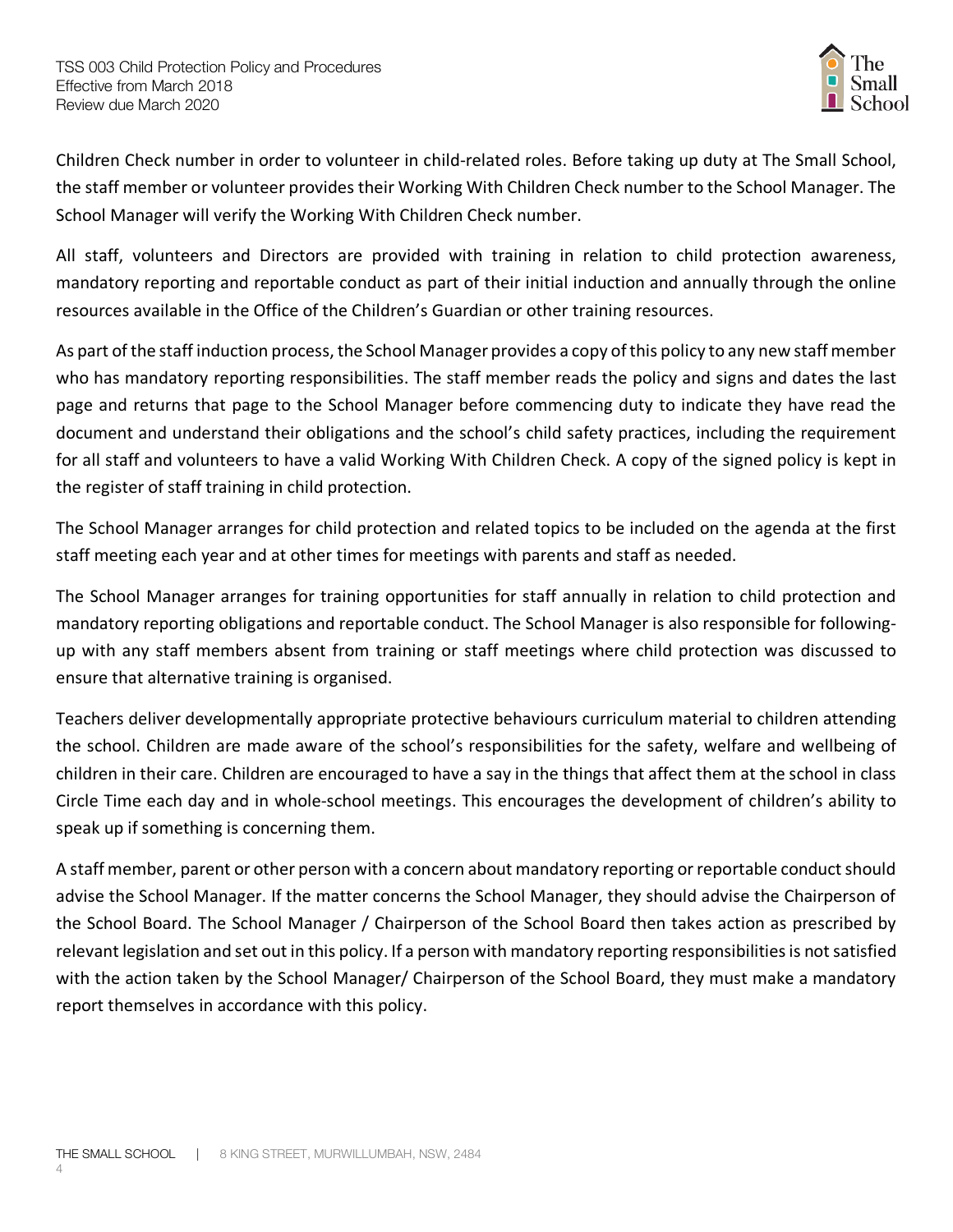

# **The remainder of this document is important…**

The remainder of this document provides an explanation for everyone in The Small School of the statutory framework for protecting children in New South Wales. It sets out:

- Who can work with children and how the school ensures they have been checked for criminal and other relevant activity.
- Who is a mandatory reporter and in what circumstances and how they make a report.
- What and how conduct must be reported to the Ombudsman and the Office of the Children's Guardian.

# **Legislation seeking to protect children**

The *Child Protection (Working With Children) Act 2012 (NSW),* referred to here as the Working with Children Act, protects children by identifying who is permitted to work with children.

The *Children and Young Persons (Care and Protection) Act 1998 (NSW),* referred to here as the Care and Protection Act, sets out the circumstances for mandatory reporting in which some staff are required to report a situation of a child at significant risk to children's services and/or police.

The *Ombudsman Act 1974 (NSW),* referred to here as the Ombudsman Act, defines 'reportable conduct' that must be investigated and reported in accordance with the Act.

# **Who can work with children at The Small School?**

The Working with Children Act aims to protect children by not permitting certain persons to engage in 'childrelated work' and requiring persons engaged in child-related work to have 'Working with Children Check' clearances.

As indicated earlier, a 'child-related worker' is a person who has physical contact or face-to-face contact with children in environments including schools and at The Small School includes volunteers. Child-related work includes child care, private coaching and tuition, overnight camps and transport services for children including school bus services, taxi services for children and supervision of school road crossings.

If you are unclear if your role is child-related, you should speak with the School Manager.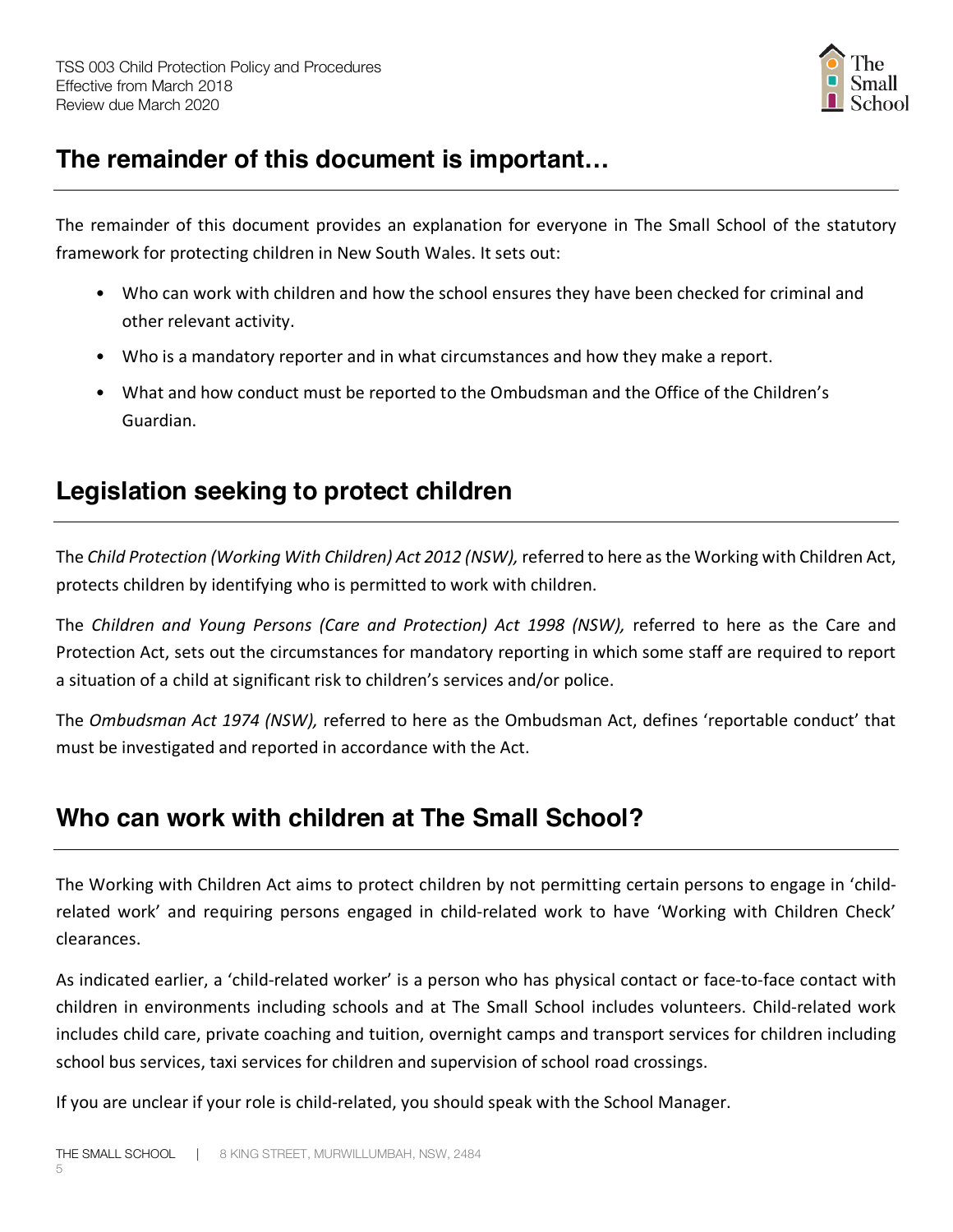

The Office of the Children's Guardian is responsible for employment screening for child-related work. A Working With Children Check is a prerequisite for anyone in child-related work. It involves a national criminal history check and review of reported workplace misconduct findings.

The result of a Working With Children Check is either a clearance to work with children for five years, or a bar<sup>6</sup> against working with children.

A child-related worker may commence work once they have completed the Working with Children Check application process and have been cleared to work with children. An application is completed when the online application form is complete and the worker's identity has been proven at the NSW Motor Registry or Council Agency and the fee has been paid (if in paid work).

Cleared applicants are subject to ongoing monitoring by the Office of the Children's Guardian, and any relevant new records which appear against a cleared applicant's name may lead to the Working With Children Check being revoked.

If you are a child-related worker, you are required to:

- Hold and maintain a valid Working with Children Check clearance.
- Not engage in child-related work at any time that you are subjected to an interim bar or a bar.
- Report to the School Manager if you are no longer eligible for a Working with Children Check clearance, the status of your clearance changes or you are notified by the Office of the Children's Guardian that you are subject to a risk assessment.

It is your responsibility to ensure that when you are eligible to apply for a Working With Children Check clearance or when your clearance is up for renewal you do so.

Further information about applying for your Working with Children Check is available on the Office of the Children's Guardian website at https://www.kidsguardian.nsw.gov.au/child-safe-organisations/working-withchildren-check/apply

The school is required under the Working with Children Act to verify online and record the status of each childrelated worker's Working with Children Check clearance and only employ or engage child-related workers who have a valid clearance.

 $\overline{a}$ 

<sup>6</sup> A bar may be final, which means it follows a risk assessment made by the Office of the Children's Guardian. A person with a final bar is barred from working with children. An interim bar is issued to high-risk individuals to prevent them from continuing to work with children while the risk assessment is conducted. The interim bar may be applied for up to 12 months. If an interim bar is in place for six months or longer, it can be appealed against through the Administrative Decisions Tribunal. Not everyone who is subject to a risk assessment receives an interim bar; only those who represent a serious and immediate risk to children. Interim bars are only issued for risks considered likely to result in a final bar.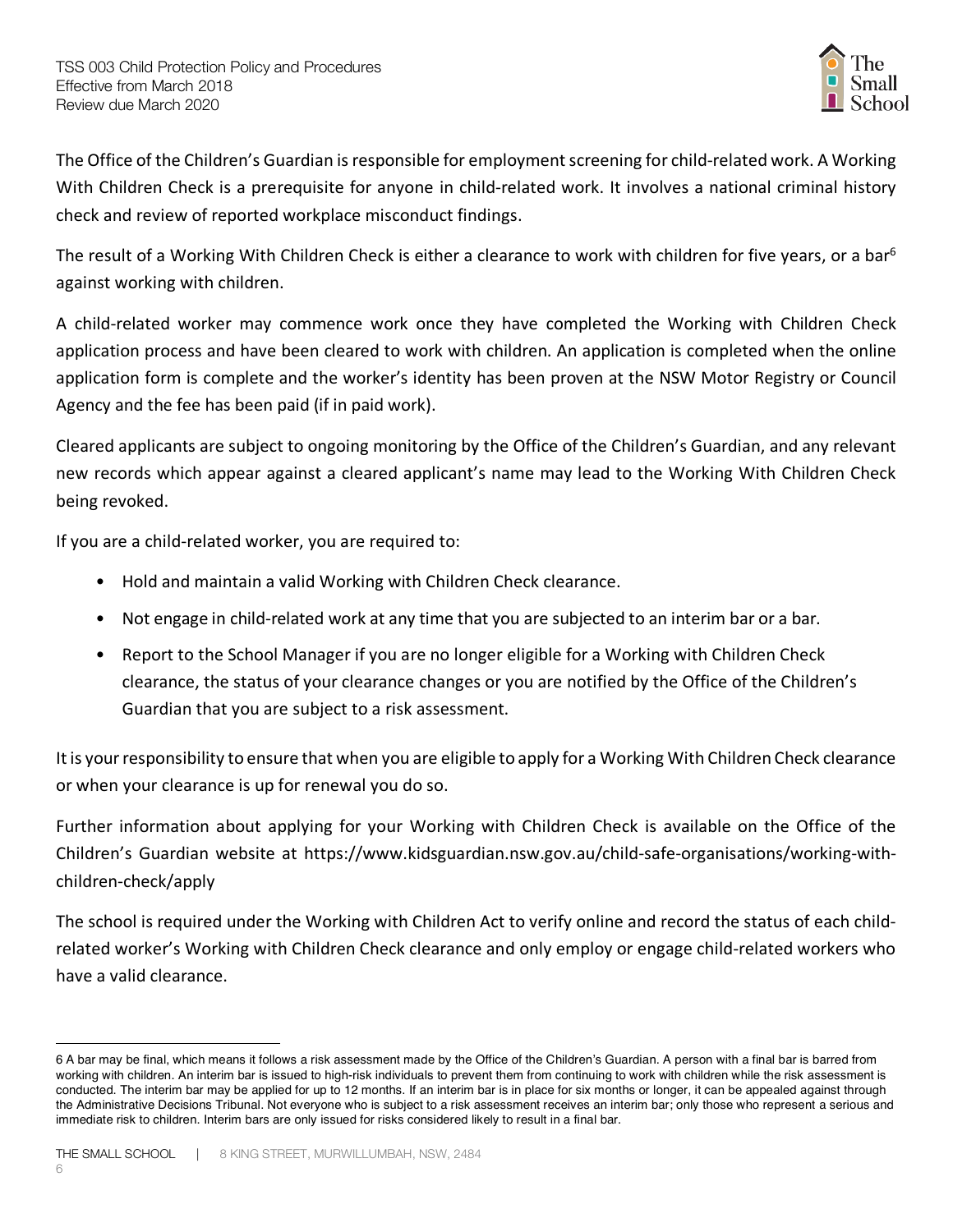

Verification is the responsibility of the School Manager. Staff organising an external provider must ensure the School Manager completes verification before the external provider has interaction with children.

The child-related worker is issued with a Working with Children Check number which must be provided to the School Manager to verify the status of an employee's Working with Children Check clearance. The School Manager verifies the Working with Children Check number on the Office of the Children's Guardian website.

# **You may also be a Mandatory Reporter at The Small School…**

The Care and Protection Act provides for mandatory reporting of children at risk of significant harm. Significant harm is defined under the Act, along with the process for reporting.

#### *Who is a mandatory reporter?*

All teachers are mandatory reporters. Other school employees may also be mandatory reporters.

Under the Care and Protection Act anyone who either delivers services to children or manages or supervises the provision of services to children, including healthcare, welfare, education, children's services and residential services, is a mandatory reporter.

If you are not sure whether you are a mandatory reporter you should speak to the School Manager.

### *When must a report be made to Community Services?*

Under the Act, a mandatory reporter must, where they have reasonable grounds to suspect that a child (under 16 years of age) is at risk of significant harm, report to Community Services as soon as practicable, the name, or a description, of the child and the grounds for suspecting that the child is at risk of significant harm. At the Small School, young people (16 or 17 years of age) are also considered to be children in relation to these arrangements.

### *Reasonable grounds*

Having 'reasonable grounds' means having an objective basis for suspecting that a child may be at risk of significant harm, based on:

- first-hand observations of the child or family
- what the child, parent or another person has disclosed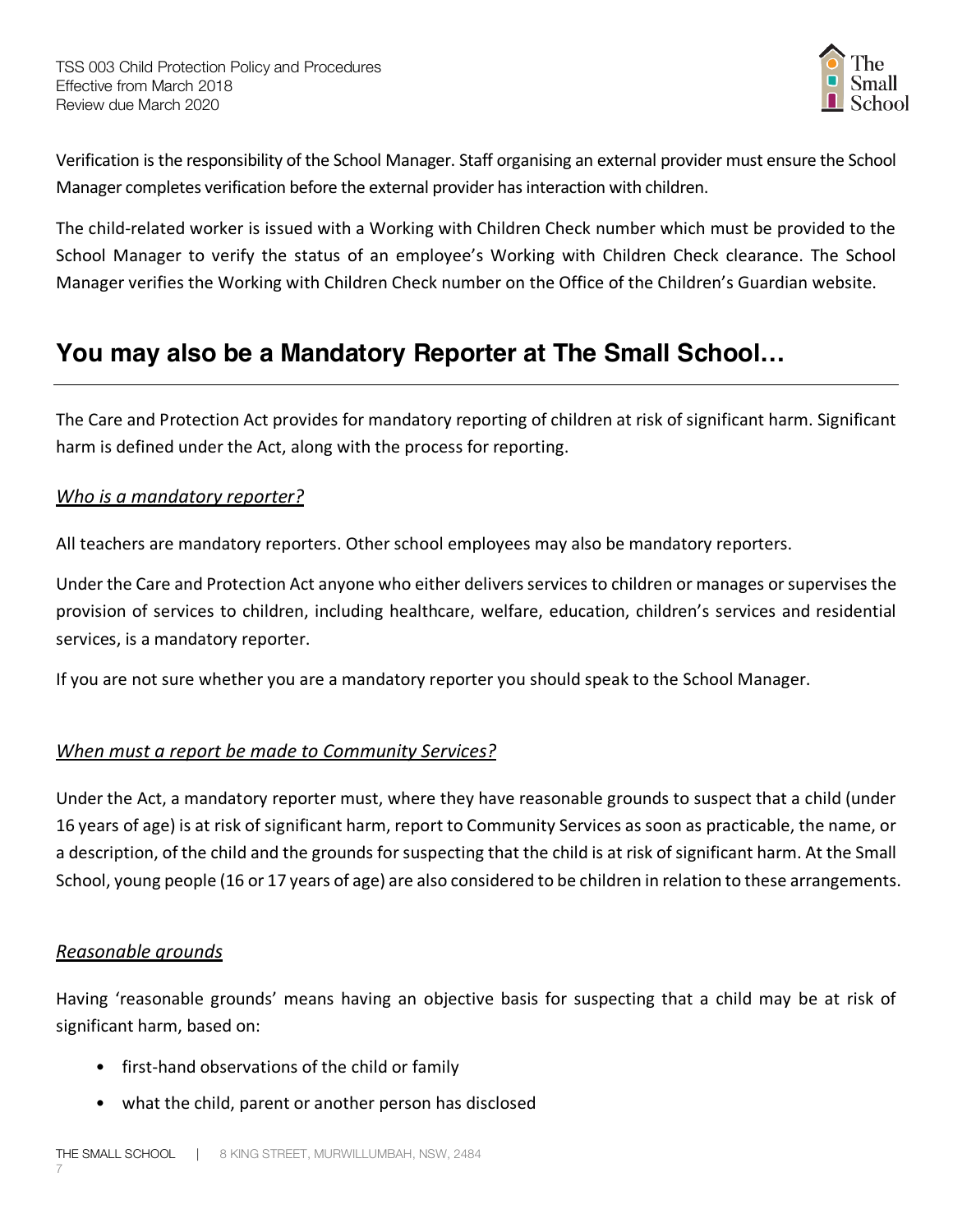

• what can reasonably be inferred based on professional training and/ or experience.

Having reasonable grounds does not mean you are required to confirm your suspicions or have clear proof before making a report.

#### *Significant harm*

A child is 'at risk of significant harm' if current concerns exist for the safety, welfare or wellbeing of the child because of the presence, to a significant extent, of any one or more of the following circumstances:

- the child's basic physical or psychological needs are not being met or are at risk of not being met
- the parents or other caregivers have not arranged and are unable or unwilling to arrange for the child to receive necessary medical care
- in the case of a child who is required to attend school in accordance with the Education Act 1990 (NSW)—the parents or other caregivers have not arranged and are unable or unwilling to arrange for the child to receive an education in accordance with that Act
- the child has been, or is at risk of being, physically or sexually abused or ill-treated
- the child is living in a household where there have been incidents of domestic violence and, as a consequence, the child is at risk of serious physical or psychological harm
- a parent or other caregiver has behaved in such a way towards the child that the child has suffered or is at risk of suffering serious psychological harm
- the child was the subject of a pre-natal report under section 25 of the Care and Protection Act and the birth mother of the child did not engage successfully with support services to eliminate, or minimise to the lowest level reasonably practical, the risk factors that gave rise to the report.

A child is at risk of significant harm if the circumstances that are causing concern for the safety, welfare or wellbeing of the child are present to a significant extent. What is meant by 'significant' is that which is sufficiently serious to warrant a response by a statutory authority irrespective of a family's consent. What is significant is not minor or trivial, and may reasonably be expected to produce a substantial and demonstrably adverse impact on the child's safety, welfare or wellbeing. In the case of an unborn child, what is significant is not minor or trivial, and may reasonably be expected to produce a substantial and demonstrably adverse impact on the child after the child's birth. The significance can result from a single act or omission or an accumulation of these.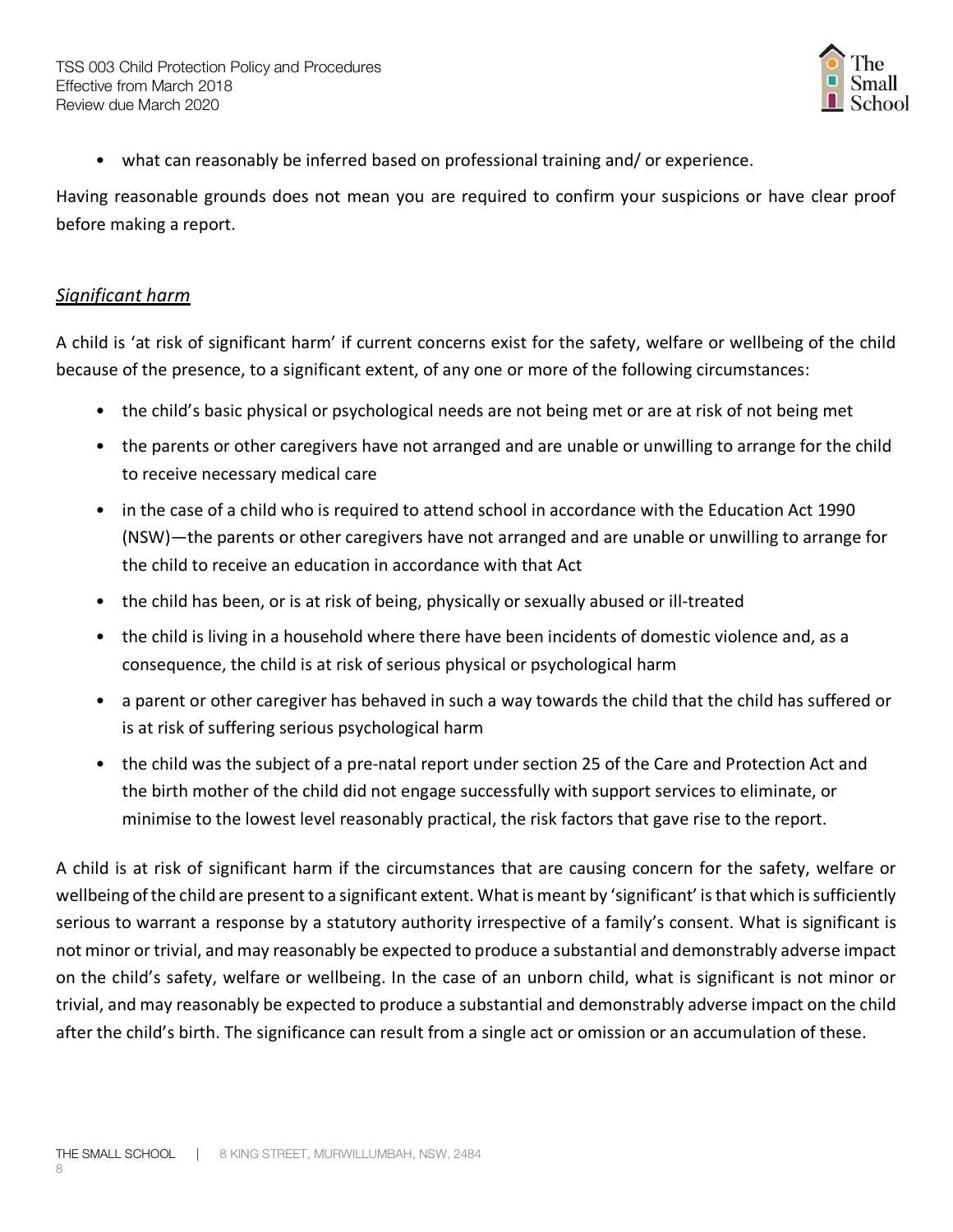

### *Child abuse*

There are different forms of child abuse. These include neglect, and physical, emotional and sexual abuse.

Neglect is the continued failure by a parent or caregiver to provide a child with the basic things needed for the child's proper growth and development, such as food, clothing, shelter, medical and dental care and adequate supervision.

Physical abuse is a non-accidental injury or pattern of injuries to a child caused by a parent, caregiver or any other person. It includes but is not limited to injuries which are caused by excessive discipline, severe beatings or shakings, cigarette burns, attempted strangulation and female genital mutilation. Injuries include bruising, lacerations or welts, burns, fractures or dislocation of joints. Hitting a child around the head or neck and/or using a stick, belt or other object to discipline or punishing a child (in a non-trivial way) is a crime.

Emotional abuse can cause serious psychological harm which can occur where the behaviour of a parent or caregiver damages the confidence and self esteem of the child, resulting in serious emotional deprivation or trauma. Although it is possible for 'one-off' incidents to cause serious harm, in general it is the frequency, persistence and duration of the parental or carer behaviour that is instrumental in defining the consequences for the child. This can include a range of behaviours such as excessive criticism, withholding affection, exposure to domestic violence, intimidation or threatening behaviour.

Sexual abuse is when someone involves a child in a sexual activity by using their power over them or taking advantage of their trust. Often children are bribed or threatened physically and psychologically to make them participate in the activity. Child sexual abuse is a crime.

It is possible to have child wellbeing concerns for safety, welfare or wellbeing that do not meet the mandatory reporting threshold, which is risk of significant harm.

### *What to do if you are a mandatory reporter with information to report*

Reporting by the school about mandatory reporting matters to Community Services and, where necessary, the police, is undertaken by the School Manager.

If you have a concern that a child is at risk of significant harm you should advise the School Manager as soon as possible to discuss whether the situation reaches the threshold of 'risk of significant harm' under the Act and the steps required to report the matter.

If the School Manager decides the child is at risk of significant harm, the School Manager will report the matter. If the harm is non-imminent, the School Manager calls the Child Protection Helpline on 132111. If it's a life-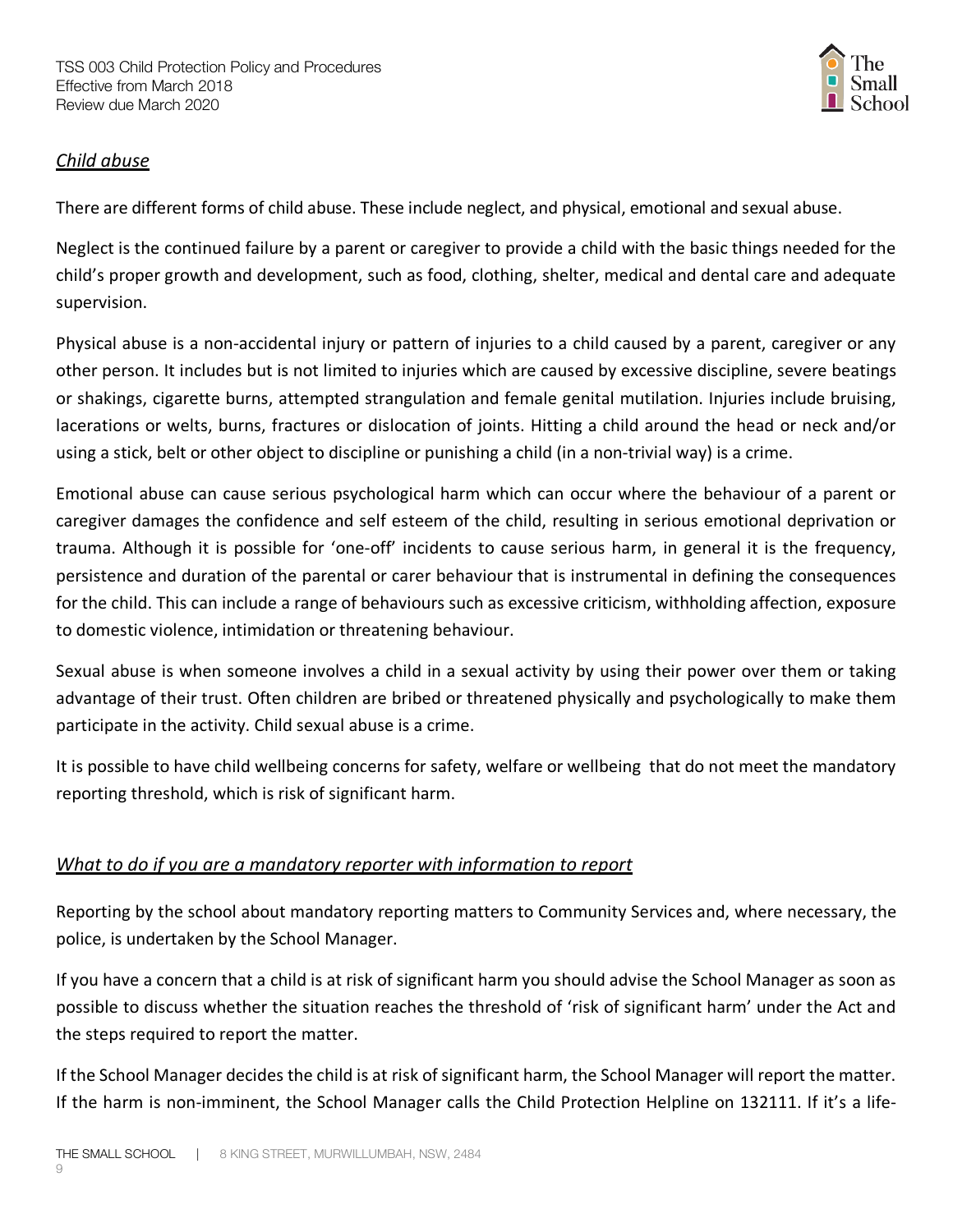

threatening or emergency situation, the School Manager calls 000.

If there is an immediate danger to a child and the School Manager is not contactable you call 000 and the Child Protection Helpline on 132111 and advise the School Manager as soon as possible.

You are not required to, and must not, undertake any investigation of the matter yourself.

You are not to inform the parents or caregivers that a report to Community Services has been made.

You are required to deal with the matter confidentially and only disclose it to the persons referred to above or as required to comply with your mandatory reporting obligations. Failure to maintain confidentiality will not only be a breach of this policy, but could expose you to potential civil proceedings for defamation.

#### *What to do if you have a concern*

While the Care and Protection Act sets out a mandatory reporter's obligation to report to Community Services, as an employee or volunteer at The Small School, you need to raise any concern regarding the safety, welfare and wellbeing of a child with the School Manager.

In these cases, you are required to deal with all reports regarding the safety, welfare or wellbeing of a child confidentially and only disclose them to the School Manager and any other person the School Manager nominates.

### **Reportable conduct under the Ombudsman Act**

Part 3A of the Ombudsman Act requires the School Manager to notify the New South Wales Ombudsman of all allegations of 'reportable conduct' by an 'employee' and the outcome of the school's investigation of these allegations.

An 'employee' includes employees, contractors, volunteers, work experience participants, clergy, ministers of religion and instructors of religion who provide pastoral or liturgical services. Where there is a reference to an employee below, it includes all of these persons.

A 'child' for the purposes of the Ombudsman Act is anyone under the age of 18.

#### *Employee obligations to report*

You must report to the School Manager any concerns you may have about any other employee engaging in 'reportable conduct' (see below) or any allegation of reportable conduct that has been made to you, including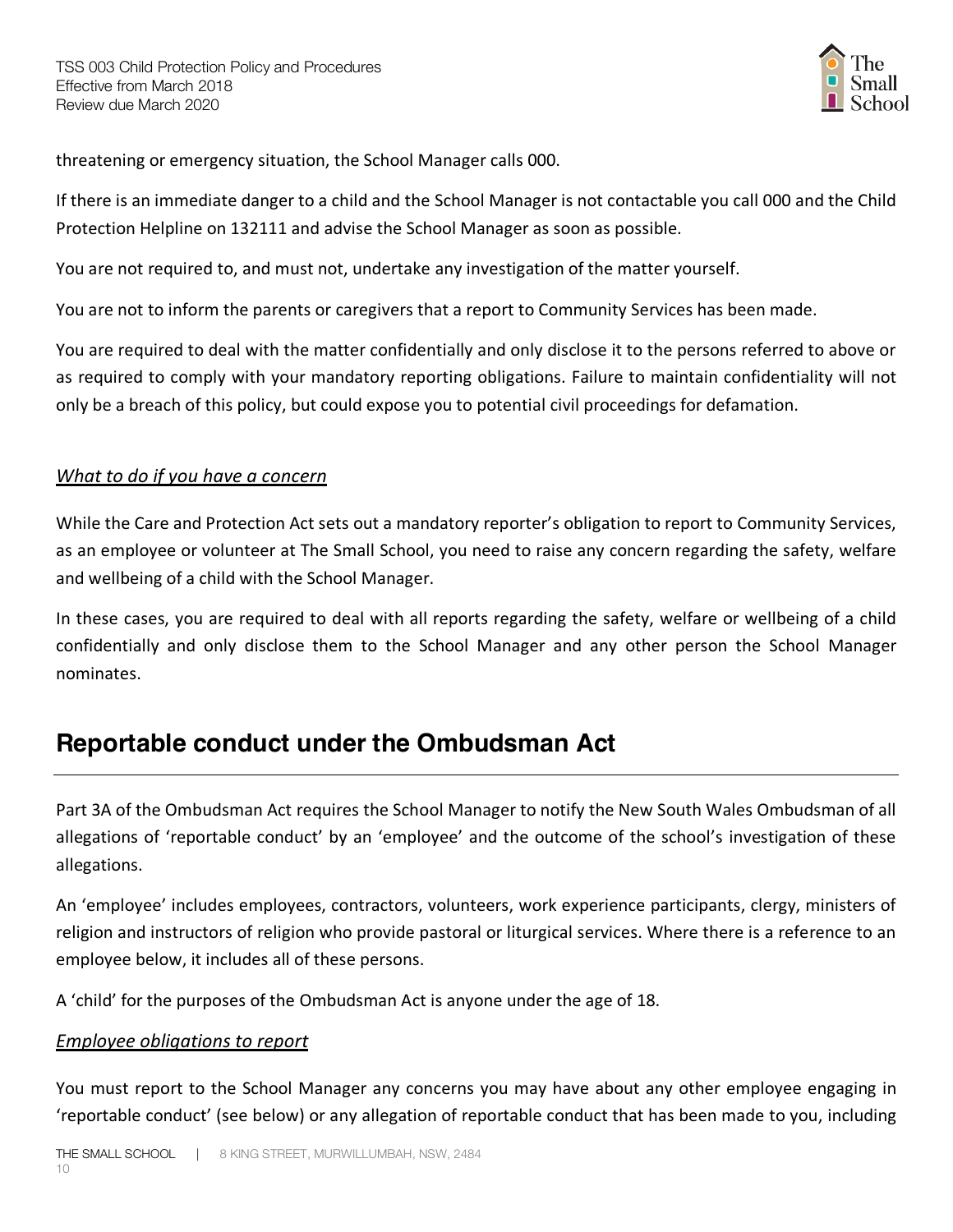

if the concerns are about yourself. If you are not sure whether the conduct is reportable conduct but consider that it is inappropriate behaviour you must still report it.

You must also report to the School Manager if you become aware that an employee has been charged with or convicted of an offence (including a finding of guilt without the court proceeding to a conviction) involving reportable conduct. A reportable conviction means a conviction (including a finding of guilt without the court proceeding to a conviction), in New South Wales or elsewhere, of an offence involving reportable conduct. The duty to report includes information relating to yourself.

If the allegation involves the School Manager, you are required to report to the Chairperson of the School Board.

#### *Contact for parents*

The School Manager is the contact point for parents if they wish to report an allegation of reportable conduct against an employee. The complaints procedure is easily located on The Small School website and in hard copy at the school.

### *What is reportable conduct?*

Reportable conduct is

- any sexual offence or sexual misconduct committed against, with or in the presence of a child (including a child pornography offence or an offence involving child abuse material)
- any assault, ill-treatment or neglect of a child
- any behaviour that causes psychological harm to a child whether or not, in any case, with the consent of the child.

Reportable conduct does not extend to:

- conduct that is reasonable for the purposes of the discipline, management or care of children, having regard to the age, maturity, health or other characteristics of the children and to any relevant codes of conduct or professional standards
- the use of physical force that, in all the circumstances, is trivial or negligible, but only if the matter is to be investigated and the result of the investigation recorded under workplace employment procedures (see later for investigation process)
- conduct of a class or kind exempted from being reportable conduct by the Ombudsman under section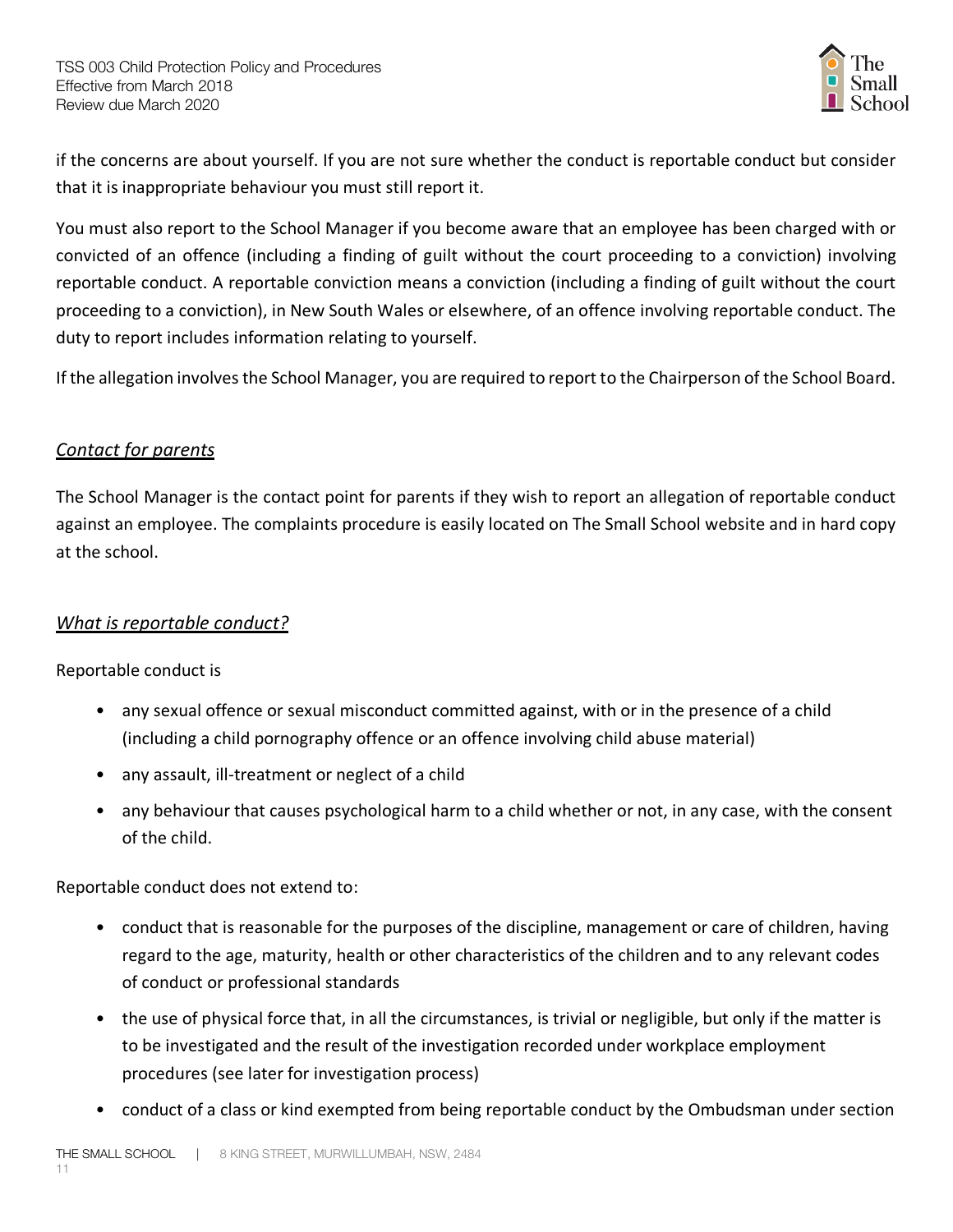

25CA7.

#### *Reportable conduct: sexual offences or sexual misconduct*

Sexual misconduct has two categories:

- crossing professional boundaries
- sexually explicit comments and other overtly sexual behaviour.

The alleged conduct must have been committed against, with or in the presence of a child.

#### *Crossing professional boundaries*

Sexual misconduct includes behaviour that can reasonably be construed as involving an inappropriate and overly personal or intimate relationship with, conduct towards, or focus on a child or a group of children. Codes of conduct that outline the nature of the professional boundaries which should exist between employees and children can be particularly useful. For employees who either intentionally breach such codes or have demonstrated an inability to apply them appropriately, it may be necessary to provide more detailed written advice about what constitutes appropriate behaviour.

#### *Sexually explicit comments and other overtly sexual behaviour*

Behaviour involving sexually explicit comments and other overtly sexual behaviour can constitute sexual misconduct. Some forms of this behaviour also involve crossing professional boundaries. This conduct may include:

- inappropriate conversations of a sexual nature
- comments that express a desire to act in a sexual manner
- unwarranted and inappropriate touching
- sexual exhibitionism

 $\overline{a}$ 

- personal correspondence (including electronic communications such as e-mails and text messages) with a child in relation to the adult's sexual feelings for a child
- exposure of children to sexual behaviour of others including display of pornography
- watching children undress, for example, in change rooms or toilets, when supervision is not

<sup>7.</sup> Section 25CA provides that the Ombudsman can exempt any class or kind of conduct of employees of an agency from being reportable conduct. The Ombudsman has to notify the agency concerned of any such exemption. The School Manager will advise staff of any such exemption.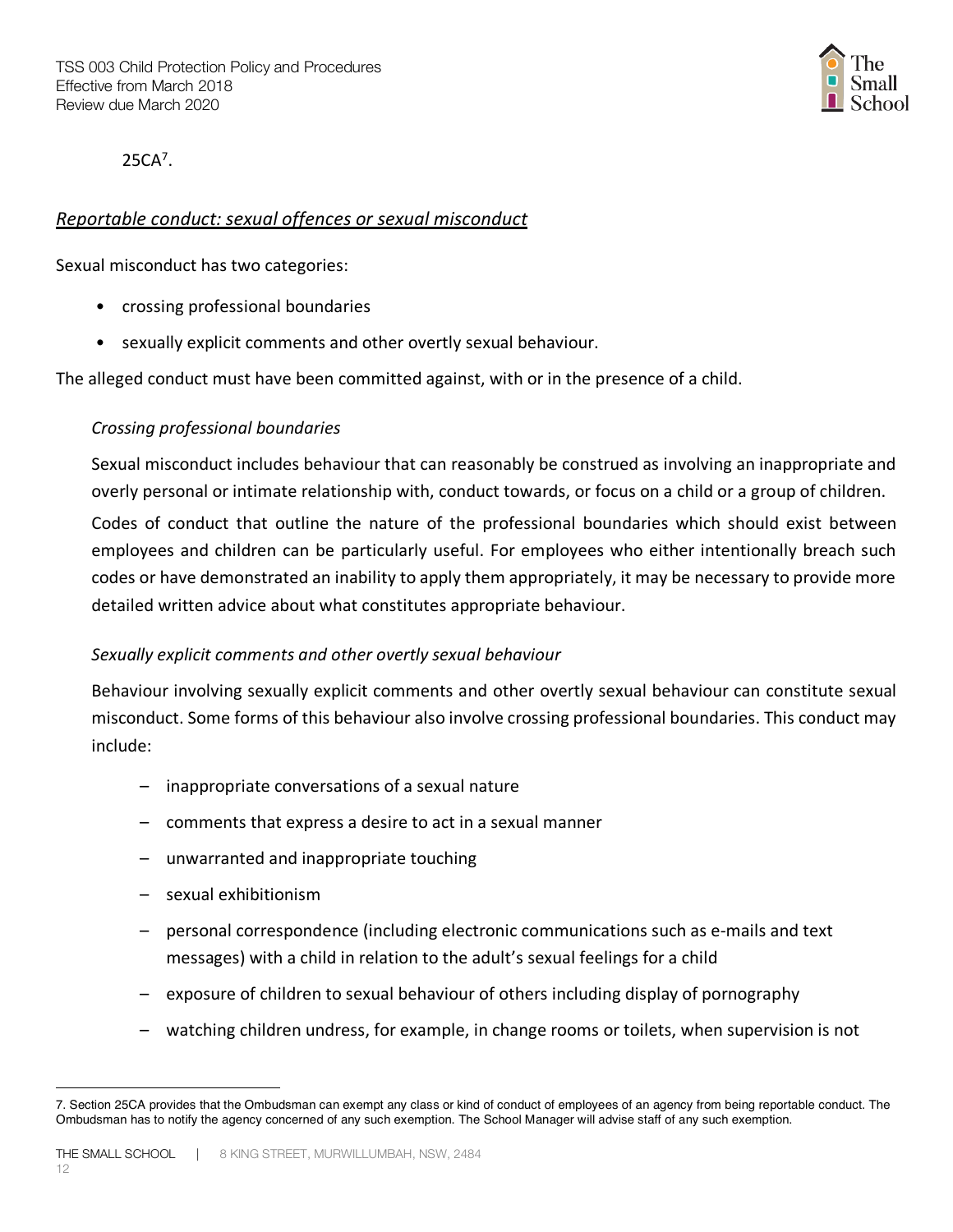

#### required or justified.

Sexual offences encompass all criminal offences involving a sexual element that are committed against, with or in the presence of a child. These offences include but are not limited to

- indecent assault
- sexual assault
- aggravated sexual assault
- sexual intercourse and attempted sexual intercourse
- possession/dissemination/production of child pornography or child abuse material
- using children to produce pornography
- grooming or procuring children under the age of 16 years for unlawful sexual activity
- deemed non-consensual sexual activity on the basis of special care relationships.

#### *Assault, ill-treatment or neglect of a child*

Physical Assault is any act by which a person intentionally inflicts unjustified use of physical force against another. An assault can also occur if a person causes another person to reasonably apprehend that unjustified force is going to be used against them. Even if a person who inflicts physical harm or causes another person to reasonably apprehend physical harm does not actually intend to inflict the harm or cause fear, they may still have committed an assault if they acted 'recklessly'.

'Recklessness' in this context relates to circumstances when the person ought to have known that their actions would cause a person physical harm or cause them to fear injury.

Assaults can include hitting, pushing, shoving, throwing objects or making threats to physically harm a child.

Ill-treatment captures those circumstances where a person treats a child in an unreasonable and seriously inappropriate, improper, inhumane or cruel manner. The focus is on the alleged conduct rather than the actual effect of the conduct on the child. Ill-treatment can include disciplining or correcting a child in an obviously unreasonable and seriously inappropriate manner; making excessive and/or degrading demands on a child; hostile use of force towards a child; and/or pattern of hostile or unreasonable and seriously inappropriate, degrading comments or behaviour towards a child.

Neglect includes either an action or inaction by a person who has care responsibility towards a child. The nature of the employee's responsibilities provides the context against which the conduct needs to be assessed.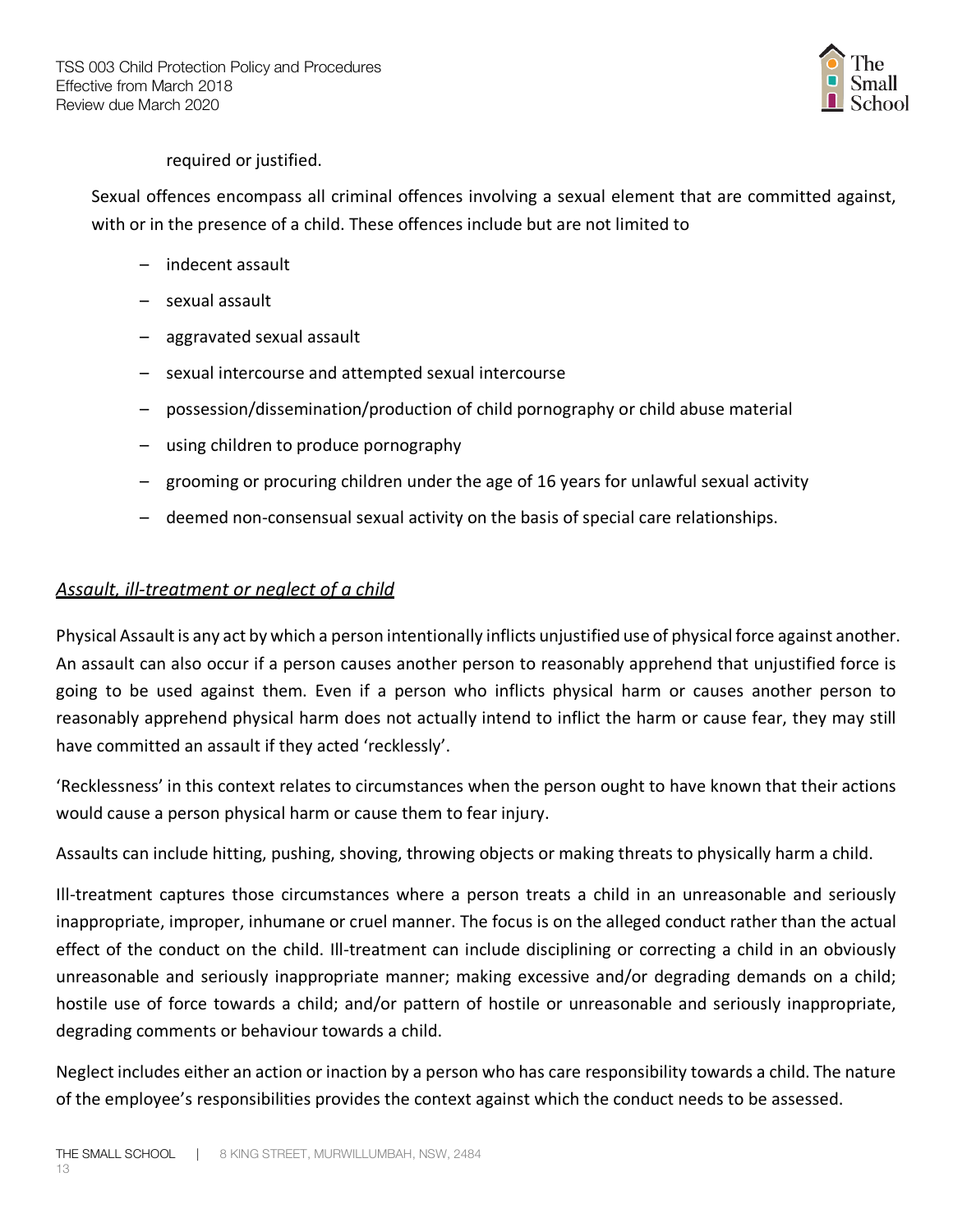

Supervisory neglect is an intentional or reckless failure to adequately supervise a child that results in the death of, or significant harm to, a child, or an intentional or reckless failure to adequate supervise a child or a significantly careless act or failure to act, that involves a gross breach of professional standards, and has the potential to result in the death or significant harm to a child.

Carer neglect is grossly inadequate care that involves depriving a child of the basic necessities of life: such as the provision of food and drink, clothing, critical medical care or treatment, or shelter.

Failure to protect from abuse is an obviously or very clearly unreasonable failure to respond to information strongly indicating actual or potential serious abuse of a child.

A reckless act, or failure to act, is one that involves a gross breach of professional standards, and has the potential to result in the death of, or significant harm to, a child.

### *Behaviour that causes psychological harm to a child*

Behaviour that causes psychological harm to a child is behaviour that is obviously or very clearly unreasonable and results in significant harm or trauma to a child. There needs to be a proven causal link between the inappropriate behaviour and the harm, and the harm must be more than transient.

### *The role of the Ombudsman*

The Ombudsman

- must keep under scrutiny the systems for preventing reportable conduct by employees of nongovernment schools and the handling of, or response to, reportable allegations (including allegations which are exempt from notification) or convictions
- must receive and assess notifications from non-government schools concerning reportable conduct or reportable convictions
- is required to oversee or monitor the conduct of investigations by non-government schools into allegations of reportable or reportable convictions
- must determine whether an investigation that has been monitored has been conducted properly, and whether appropriate action has been taken as a result of the investigation
- may directly investigate an allegation of reportable conduct or reportable conviction against an employee of a non-government school, or the handling of or response to such a matter (eg. arising out of complaints by the person who is the subject of an allegation)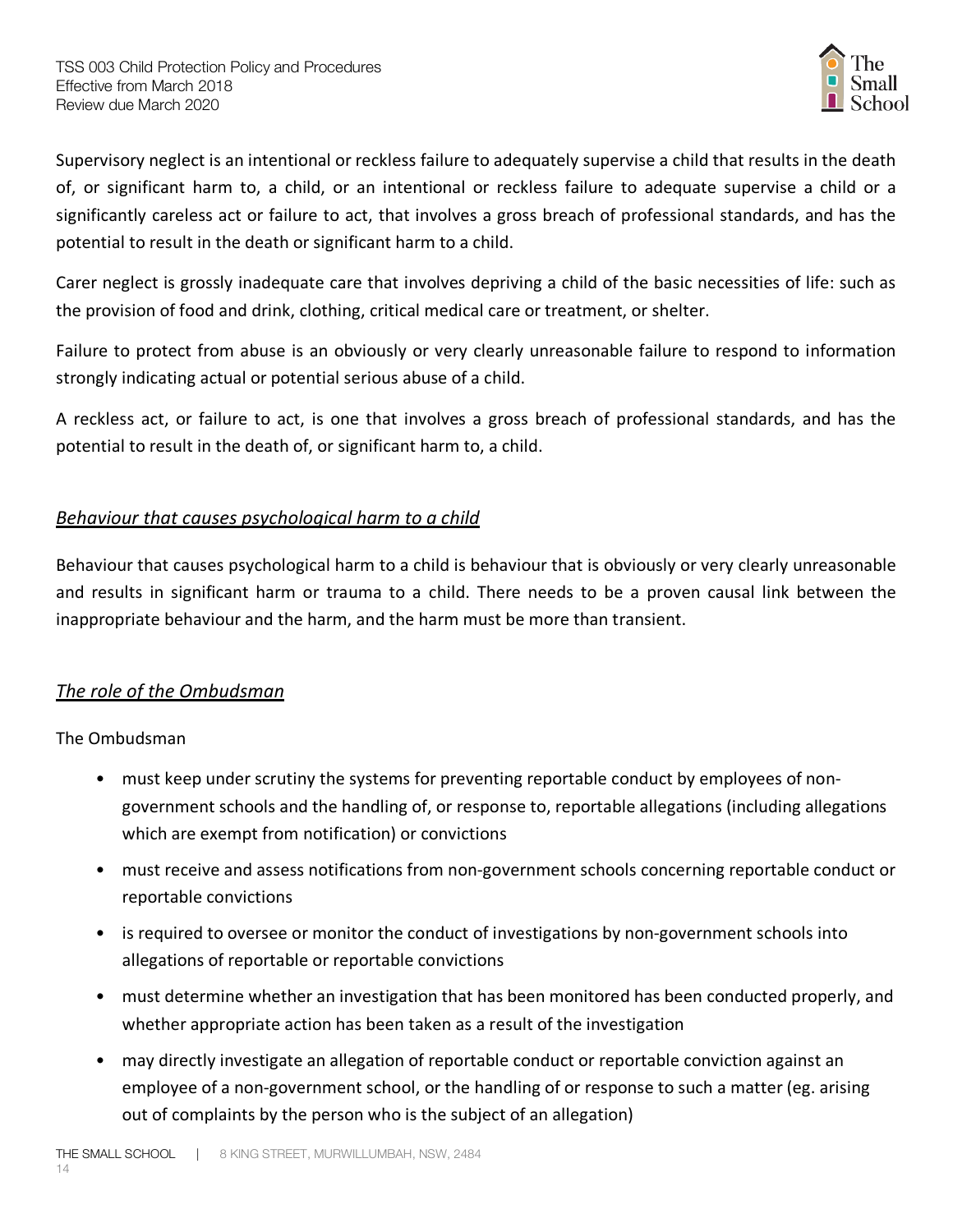

• may undertake 'own motion' investigations of non-government schools where the Ombudsman considers it appropriate to do so, including where there is evidence of systemic failure or serious conflict of interests.

### *Process followed if an allegation of reportable conduct is made*

Once an allegation of reportable conduct against an employee is received, the School Manager is required to:

- determine on face value whether it is an allegation of reportable conduct
- assess whether Community Services or the Police need to be notified (ie. if reasonable grounds to suspect that a child is at risk of significant harm or criminal offence, see mandatory reporting above)
- notify the child's parents (unless to do so would be likely to compromise the investigation or any investigation by Community Services or the Police)
- notify the Ombudsman within 30 days of receiving the allegation
- carry out a risk assessment and take action to reduce/remove risk, where appropriate
- investigate the allegation or appoint someone to investigate the allegation.

#### *Investigation principles*

The School Manager or other staff member trained in Child Protection will:

- be mindful of the principles of procedural fairness
- inform the person subject to the allegation of the substance of any allegations made against them and provide them with a reasonable opportunity to respond to the allegations
- make reasonable enquiries or investigations before making a decision
- avoid conflicts of interest
- conduct the investigation without unjustifiable delay
- handle the matter as confidentially as possible
- provide appropriate support for all parties including the child/children, witnesses and the person subject to the allegation.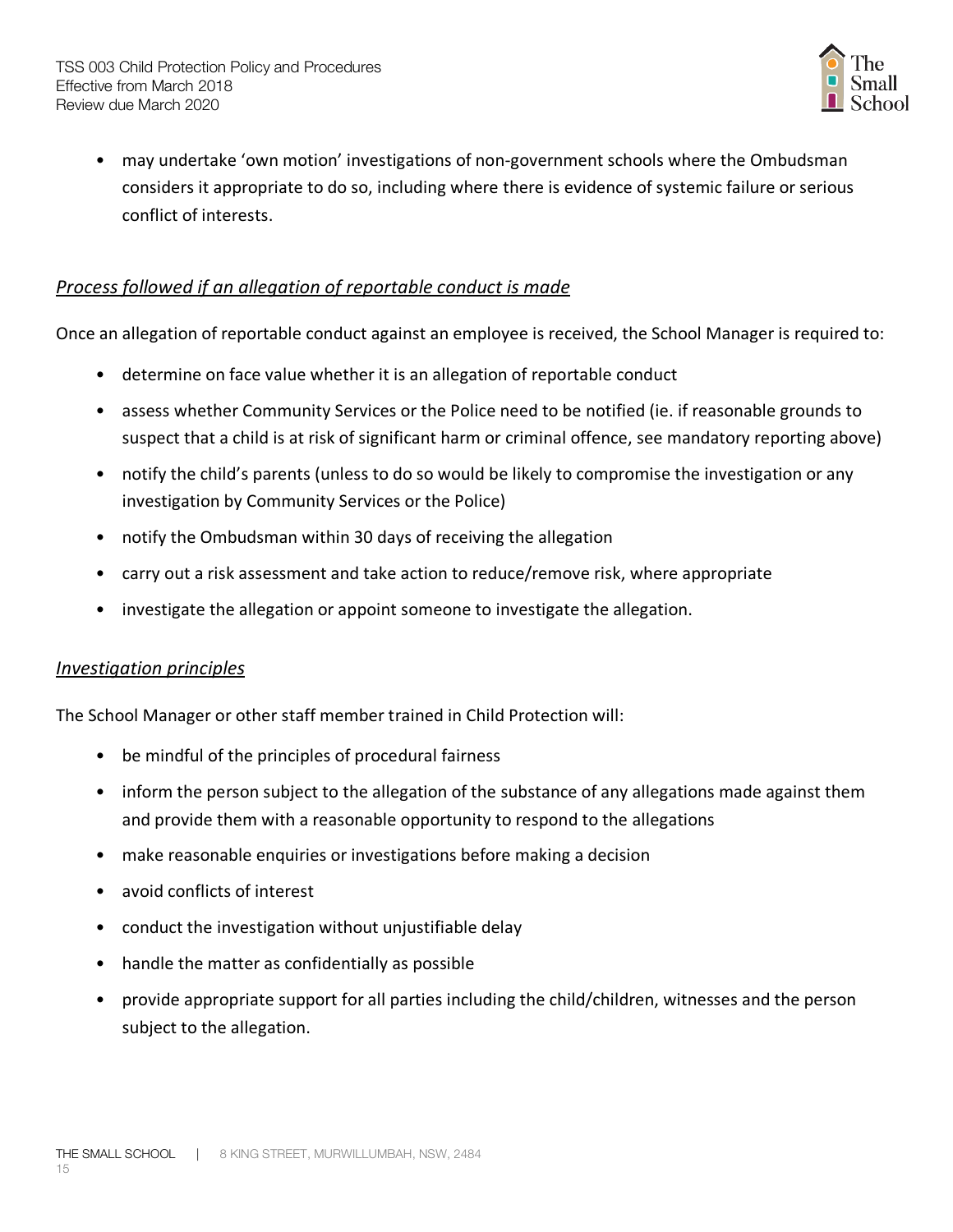

#### *Investigation steps*

The school's investigation will follow the guidelines set down by the Ombudsman for conducting an investigation.8

The School Manager or appointed investigator will generally:

- interview relevant witnesses and gather relevant documentation
- provide a letter of allegation to the person subject to the allegation
- interview the person subject to the allegation
- consider relevant evidence and make a preliminary finding in accordance with the New South Wales Ombudsman guidelines
- inform the person subject to the allegation of the preliminary finding and provide them with an opportunity to respond
- consider any response provided by the person subject to the allegation
- make a final finding in accordance with the New South Wales Ombudsman Guidelines
- decide on the disciplinary action, if any, to be taken against the person subject to the allegation
- apply the New South Wales Office of the Children's Guardian Guidelines<sup>9</sup> and decide if the matter is reportable to the Office of the Children's Guardian
- send the final report to the Ombudsman and report to the Office of the Children's Guardian where required.

The steps followed in the investigative process will be guided by the *Recommended Protocols for Internal Investigative and Disciplinary Proceedings* as updated from time to time.

The steps outlined above may need to be varied on occasion to meet particular circumstances. For example it may be necessary to take different steps where the matter is also being investigated by Community Services or the Police.

The person subject to the allegation may have an appropriate support person with them during the interview process. Such a person is there for support only and as a witness to the proceedings and not as an advocate or to take an active role.

 $\overline{a}$ 

<sup>8</sup> https://www.ombo.nsw.gov.au/\_\_data/assets/pdf\_file/0020/3674/Planning-Conducting-an-investigation-CP04.pdf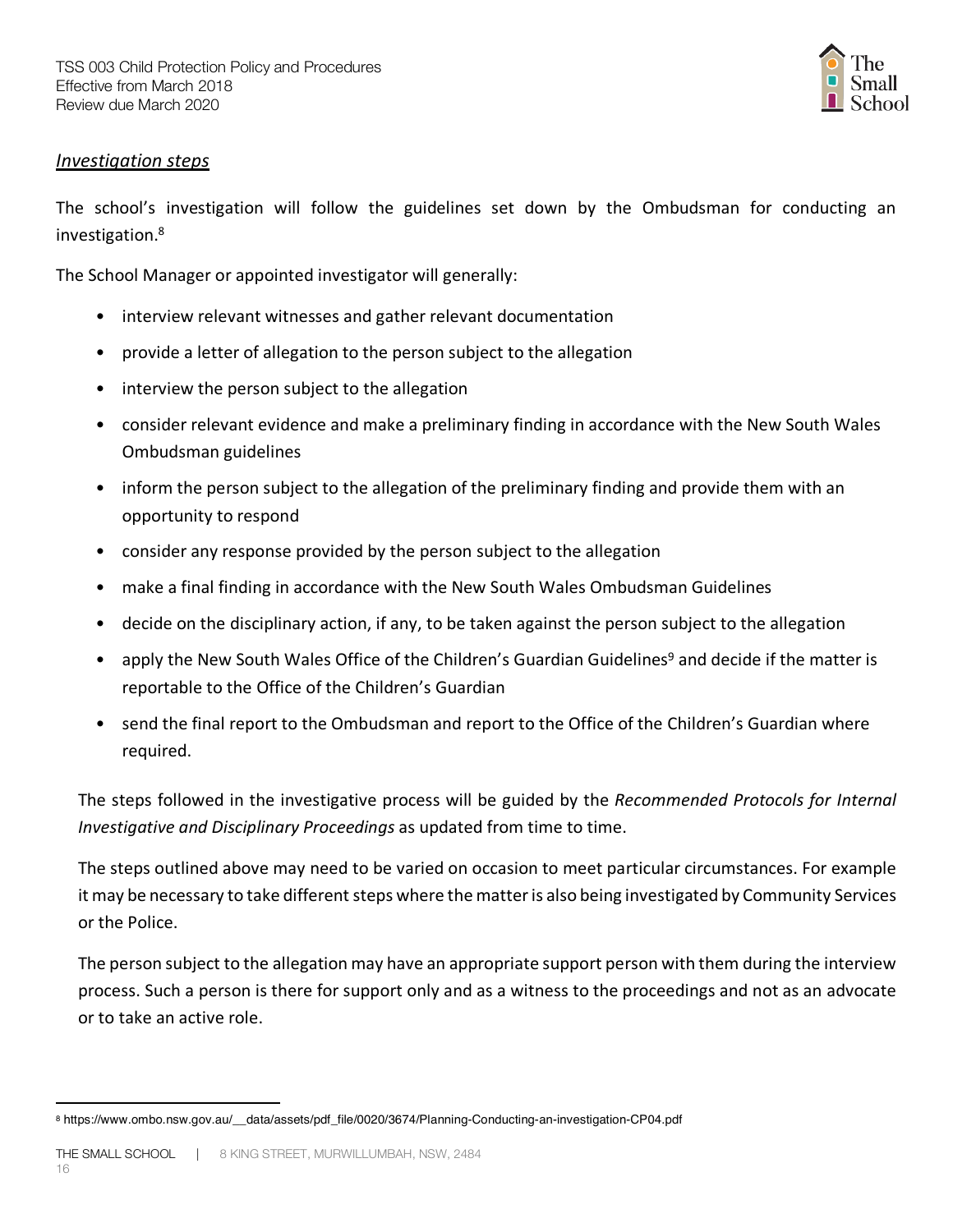

# **Risk management**

Risk management means identifying the potential for an incident or accident to occur and taking steps to reduce the likelihood or severity of its occurrence.

The School Manager is responsible for risk management throughout the investigation and will assess risk at stages of the investigation.

#### *Initial risk assessment*

One of the first steps following an allegation of reportable conduct against an employee is for the School Manager to conduct a risk assessment. The purpose of this initial risk assessment is to identify and minimise the risks to

- the child(ren) who are the subject of the allegation
- other children with whom the employee may have contact
- the person subject to the allegation
- the school
- the proper investigation of the allegation.

The factors which will be considered during the risk assessment include:

- the nature and seriousness of the allegations
- the vulnerability of the child(ren) the person subject to the allegation has contact with at work
- the nature of the position occupied by the person subject to the allegation
- the level of supervision of the person subject to the allegation
- the disciplinary history or safety of the person subject to the allegation and possible risks to the investigation.

The School Manager will take appropriate action to minimise risks. This may include the person subject to the allegation being temporarily relieved of some duties, being required not to have contact with certain children, or being suspended from duty. When taking action to address any risks identified, the school will take into consideration the needs of the child(ren) and the person subject to the allegation.

A decision to take action on the basis of a risk assessment is not indicative of the findings of the matter. Until the investigation is completed and a finding is made, any action, such as an employee being suspended,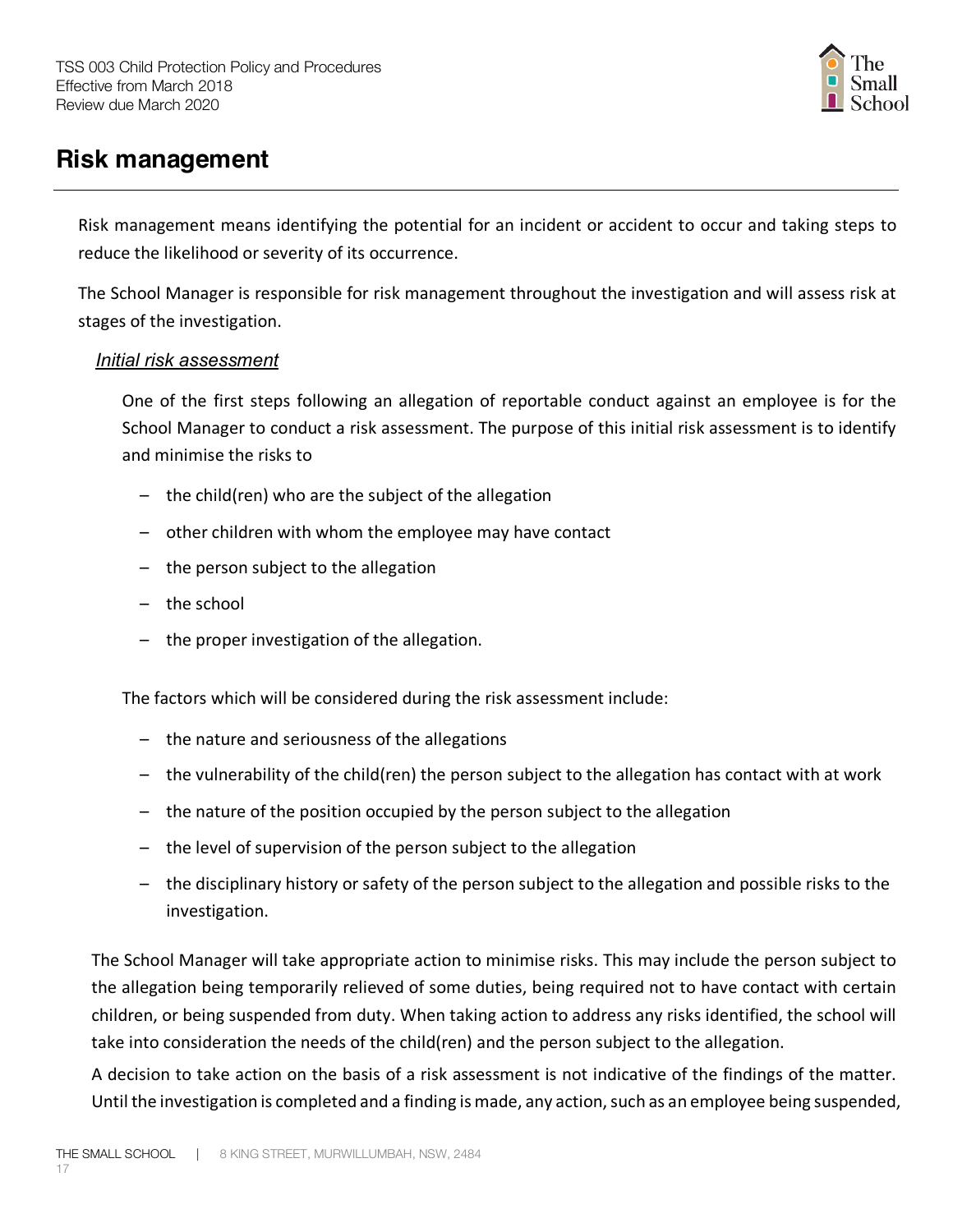

is not to be considered to be an indication that the alleged conduct by the employee did occur.

#### *Ongoing risk management*

The School Manager will continually monitor risk during the investigation including in the light of any new relevant information that emerges.

#### *Risk management at the conclusion of the investigation*

At the completion of the investigation, a finding will be made in relation to the allegation and a decision made by the School Manager regarding what action, if any, is required in relation to the person subject to the allegation, the child(ren) involved and any other parties.

#### *Advice to the person subject to the allegation*

The person subject to the allegation will be advised

- that an allegation has been made against them (at the appropriate time in the investigation)
- of the substance of the allegation, any preliminary finding and the final finding.

#### *Findings of misconduct involving children*

The School Manager must report to the Office of the Children's Guardian when a finding has been made that a person (an employee of the school) engaged in:

- sexual misconduct committed against, with or in the presence of a child, including grooming of a child; or
- any serious physical assault of a child.

The school must advise the person that the Office of the Children's Guardian has been notified of a finding of misconduct involving children.

The person subject to the allegation does not automatically have the right to know or have confirmed the identity of the person who made the allegation or be shown the content of the Ombudsman notification form or other investigation material that reveals all information provided by other employees or witnesses. But if the finding has been reported to the Office of the Children's Guardian, it should be noted that the Working with Children Act enables a person to request access to the records held by the school in relation to the finding of misconduct involving children.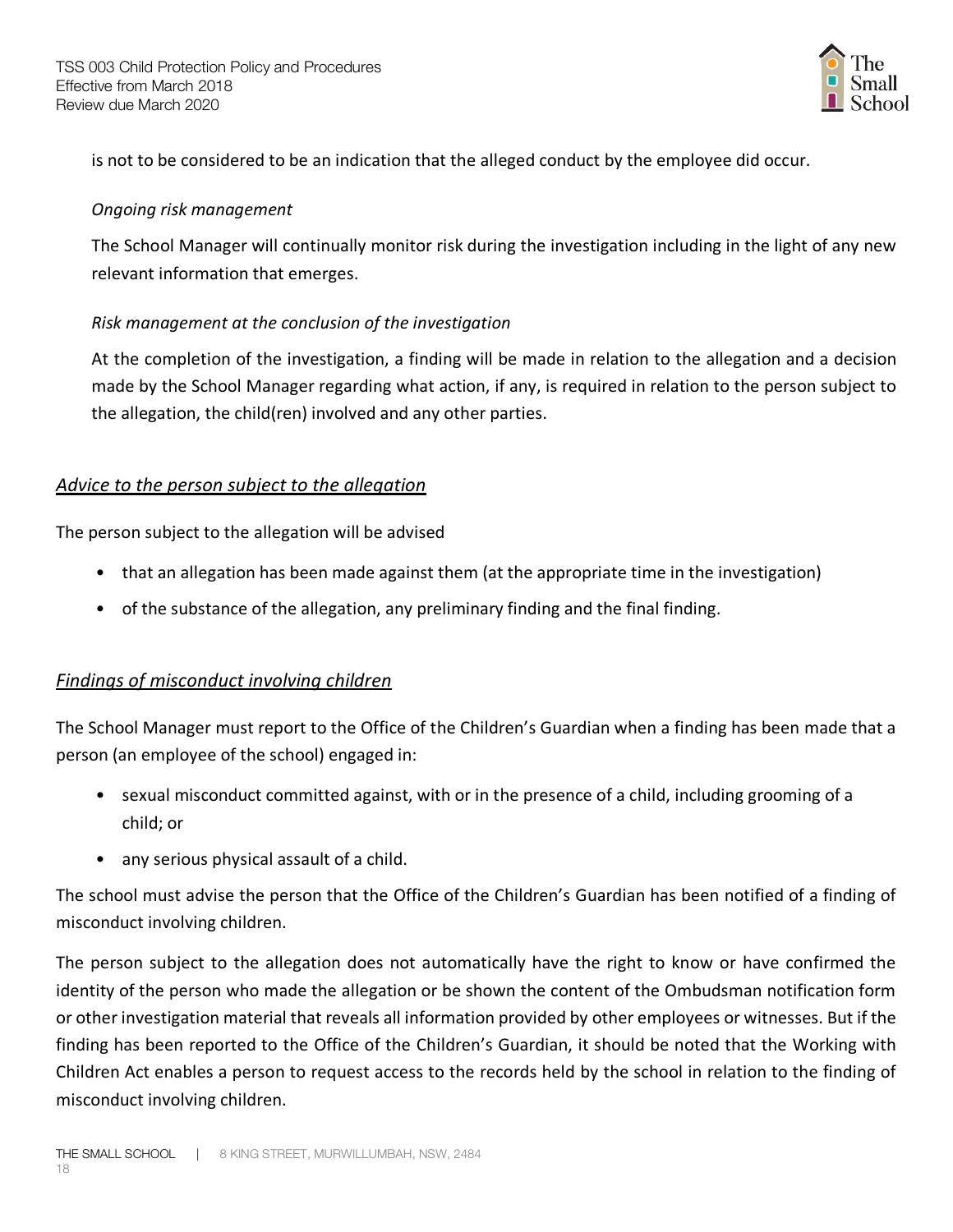

#### *Disciplinary Action*

As a result of the allegations, investigation or final findings, the school may take disciplinary action against the person subject to the allegation (including termination of employment).

In relation to any disciplinary action the school will:

- give the person subject to the allegation details of the proposed disciplinary action, and
- give the person subject to the allegation a reasonable opportunity to respond before a final decision is made.

#### *Confidentiality*

It is important when dealing with allegations of reportable conduct that the matter be dealt with as confidentially as possible.

The school requires that all parties maintain confidentiality during the investigation including in relation to the handling and storing of documents and records.

Records about allegations of reportable conduct against employees will be kept in a secure area and will be accessible by the School Manager or with the School Manager's express authority.

No employee may comment to the media about an allegation of reportable conduct unless expressly authorised by the School Manager to do so.

If you become aware of a breach of confidentiality in relation to a reportable conduct allegation you must advise the School Manager.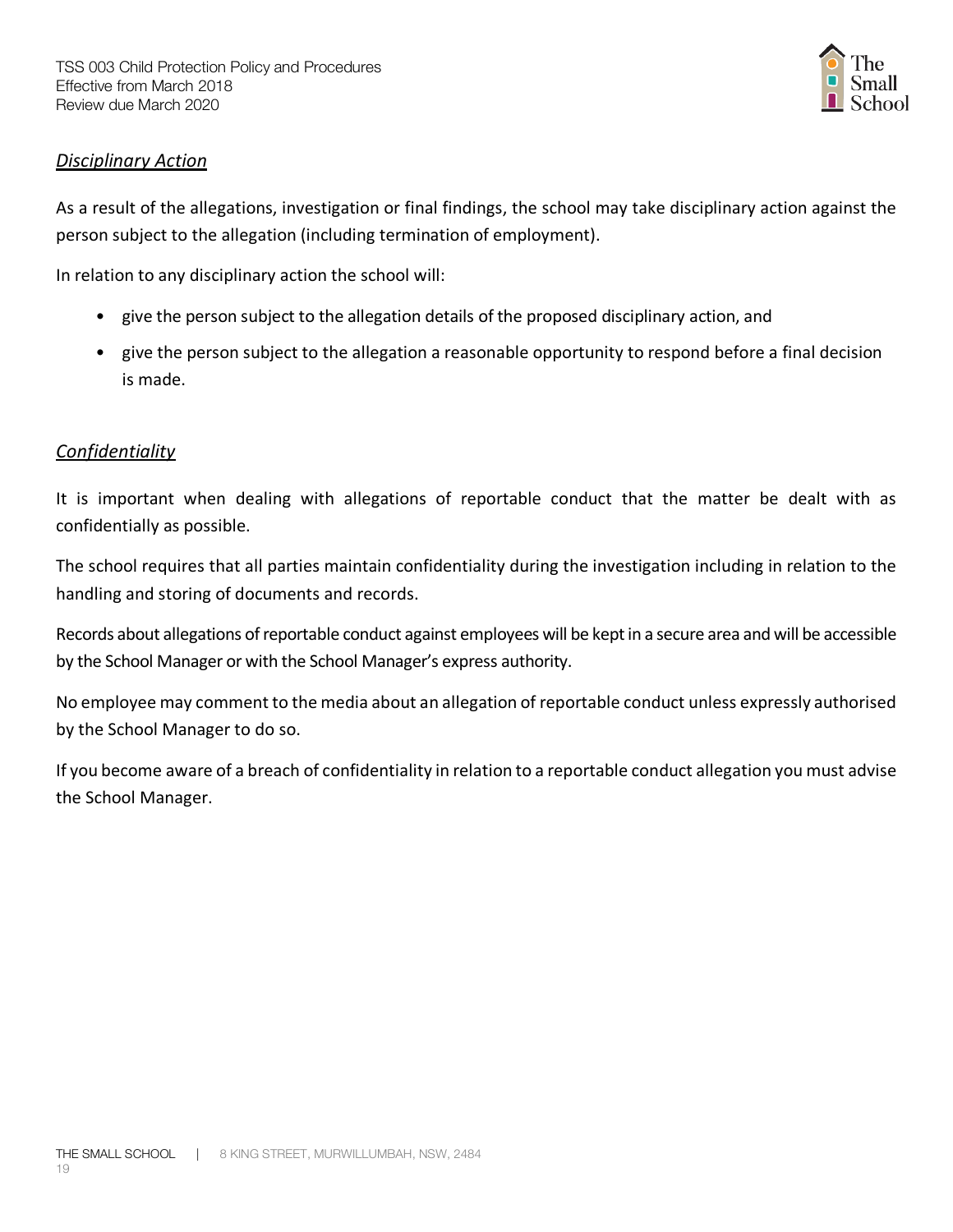

# **ACKNOWLEDGEMENT**

I, ...........................................................................................................

have read, understood and agree to comply with the terms of this Child Protection Policy.

...........................................................................................................

**Signed** 

...........................................................................................................

Dated